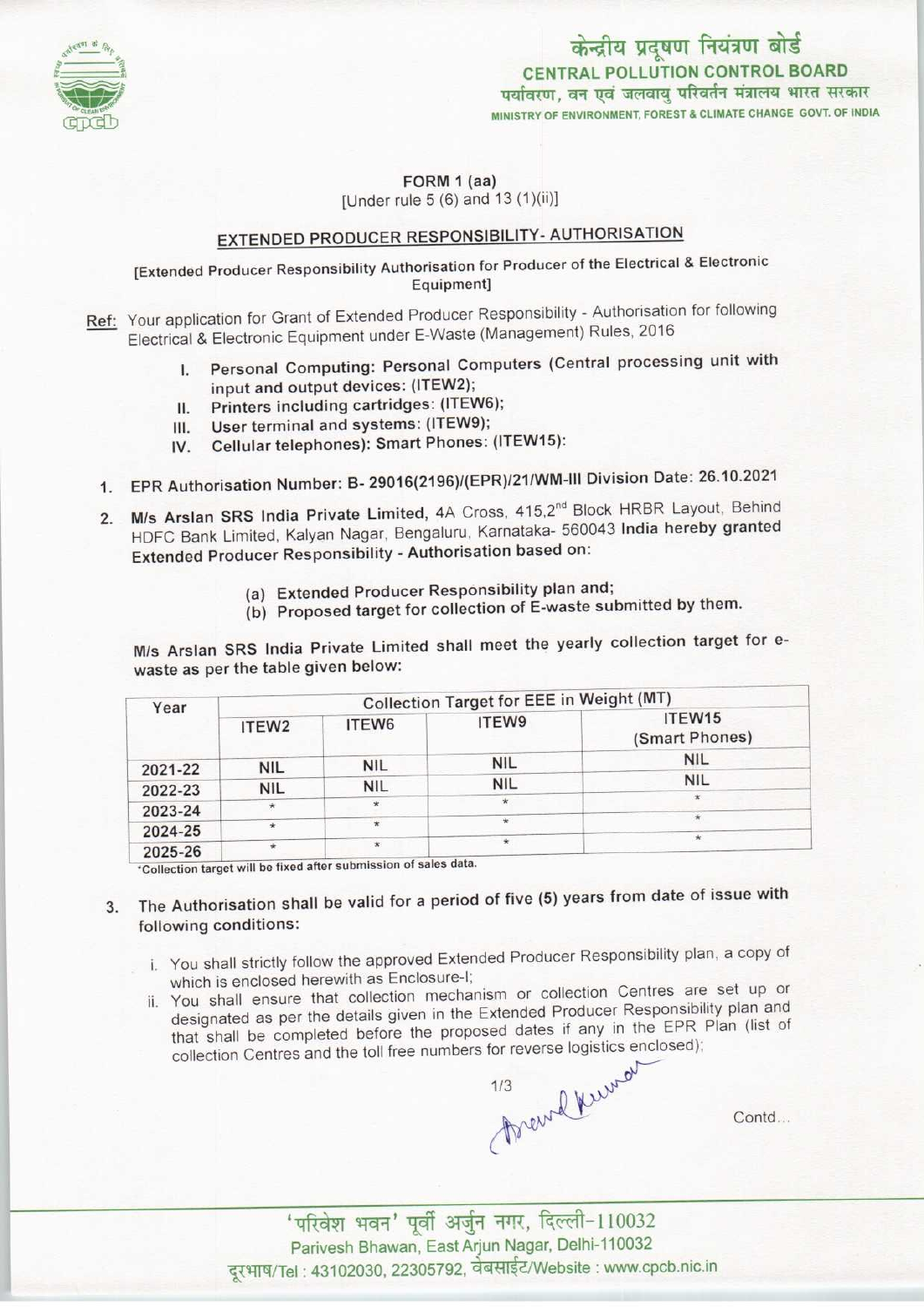

## From pre page....

- in the collected e-waste is channelized to your your You shall ensure that all the collected e-waste is challibrary and Barhi Phase-I. dismantler/recycler Adlib E-Waste Recycling, Plot No. 433, HSSIDC, Barhi Phase-I,<br>Ganaur, Sonipat, Haryana-131101and records shall be maintained at iv. You can all it was a set that we have such the contract the such the such the such the such the such that is not the such that is not the such that is not the such that is not the such that is not the such that is not
- recycler/dismantler and your end;<br>You shall maintain records, in Form-2 of these Rules, of e-w<br>records available for scrutiny by Central Pollution Control Board;
- records available for scrutiny by Central Pollution Control Board.<br>Form-3 to the Central Pollution Control Board on or You shall file annual returns in Form-3 to the Gentral Pollowing Senators. before 30th day of June following the financial year to which that returns relates.<br>vi. General Terms & Conditions of the Authorisation:
- - a. The authorisation shall comply with provisions of the Environment (Protection) Act, a. The authorisation shall comply with provisions of the Erivironment (Trecession)<br>1986 and the E-waste (Management) Rules, 2016 made there under;<br>the request of
	- b. The authorisation or its renewal shall be produced for inspection at the request of an officer authorised by the Central Pollution Control Board;
	- b. The authorisation or its renewal shall be produced for inspection at the car<br>an officer authorised by the Central Pollution Control Board;<br>the approved Extended Producer Responsibility plan should be Any change in the approved Extended Producer Responsibility plan crisis and
	- informed to Central Pollution Control Board within 15 days on when seemed<br>be communicated by Central Pollution Control Board within sixty days;<br>i.e., the duty of the authorised person to take prior permission of the Centra d. It is the duty of the authorised person to take prior permission of the Central<br>Pollution Control Board to close down any collection centre/points or any other
	- facility which are part of the EPR plan; Pollution Control Board to close down any collection centre points of a response facility which are part of the EPR plan;
	- rule (vi) of rule of 13(1) the E-Waste (Management) Rules, 2016;<br>The Board reserves right to cancel/amend/revoke the authorisation at any time as F. An application for the renewal of authorisation shall be made as laid down in sub-<br>rule (vi) of rule of 13(1) the E-Waste (Management) Rules, 2016;<br>The Board reserves right to cancel/amend/revoke the authorisation at an
	- per the policy of the Board or Government.

## vii. Additional Conditions: -

- a) That the applicant will submit annual sales data along with annual returns;
- a) That the applicant will submit annual sales data along with annual returns, That the applicant has to ensure that the addresses or collection points presented and the collection
- by them in their EPR Plan are correct and traceable and the collection<br>points/centres are functional; c) That the applicant will submit revised application for grant of EPR Authorisation in
- case of applicant adding/changing PRO or changing its EPR Plan;

marrel burror

Contd..